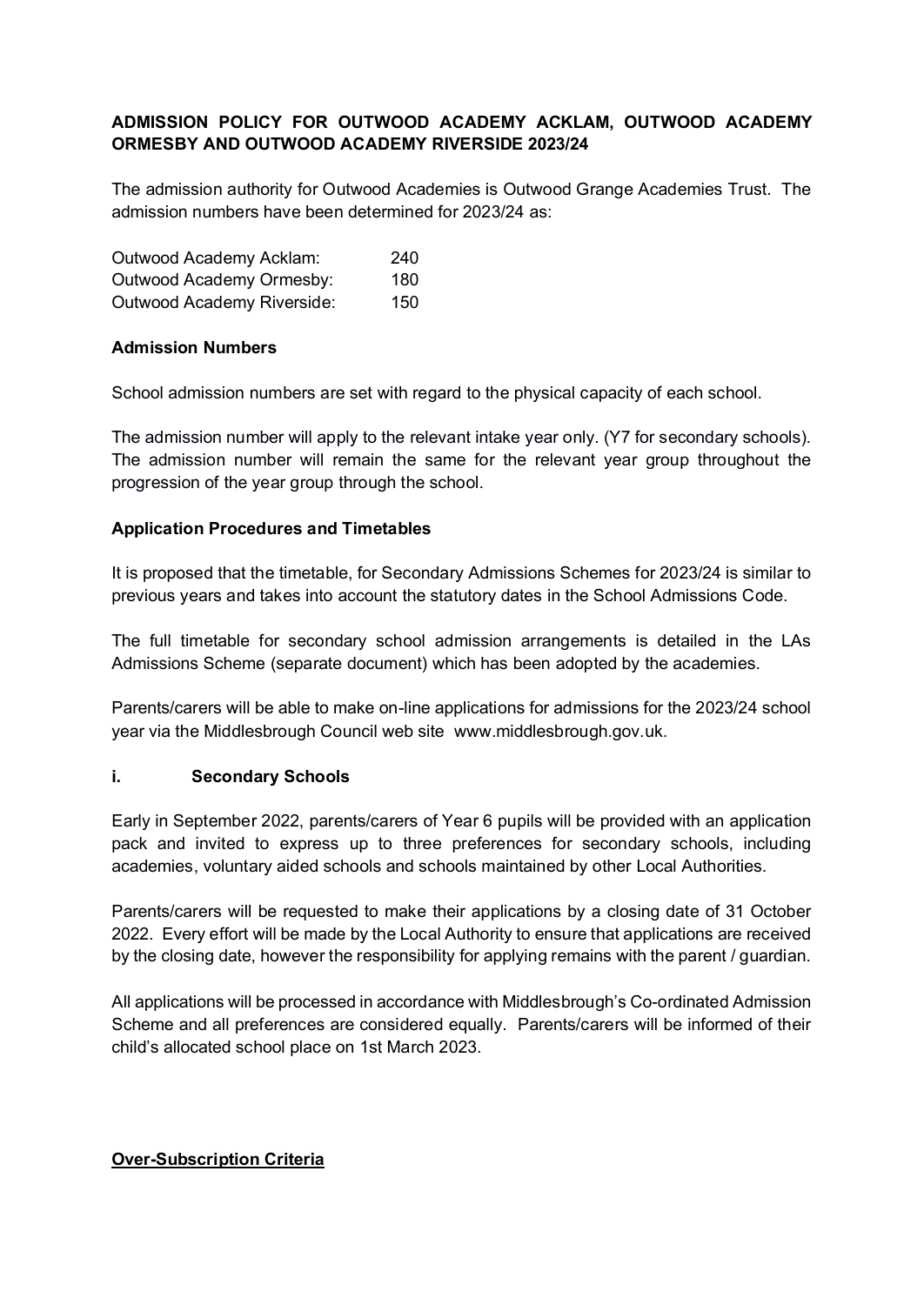Where more parents/carers have expressed a preference for a particular school than the admission number, the Authority must apply its over-subscription criteria in deciding which parents/carers preferences can be met. After the admission of pupils with Statements of Special Educational Needs or an Education, Health and Care Plan where a particular school is named in the Statement or Plan, the over-subscription criteria for secondary schools will be applied as follows;

### **Secondary School Admissions**

- i) 'Children looked after' (in public care), and children previously 'looked after', but ceased to be so because they were adopted\* immediately following having been looked after. (\* or became subject to a child arrangements order or special guardianship order). This includes those who appear to have been in state care outside of England and ceased to be in state care as a result of being adopted. See Note 1
- ii) Pupils who will have a brother and/or step brother and/or sister and/or step sister or the child of the parent/carer's partner living at the same address attending the school in the September of admission.
- iii) Pupils with exceptional social and / or medical reasons for attending the school, which in the latter circumstances are substantiated by the LA medical advisors. A letter from the child's GP or other relevant professional such as a social worker must be submitted with the application. Social reasons do not include domestic arrangements such as parents working commitments or childcare arrangements. Exceptional circumstances such as parents who have a disability, which may mean their child must attend a particular school, will be considered. (In this instance a letter from the parent's GP or other relevant professional such as a social worker must be submitted with the application). The supporting letter should detail why the school (s) applied for is / are the only one (s) that can accommodate the child. See Note 2
- iv) Pupils who reside closest to a particular school, measured in a straight line. The measure will be taken from the front door of the pupils' home to the main entrance of the school.

When distinguishing between pupils within the same criteria the pupil with the highest second criteria will be admitted.

Note 1. Relevant evidence must be provided such as copy of the adoption certificate or court order plus details of when and where the child was in care and names and contact details of social workers involved.

Note 2. Full details must be submitted at the time of application. If you have any concerns or need any guidance about what might be classed as exceptional social or medical reasons, or what evidence may be submitted, please contact the Admissions Team to discuss the matter in confidence before you submit your application. Applications submitted with evidence appertaining to exceptional social and or medical reasons may be shared with and discussed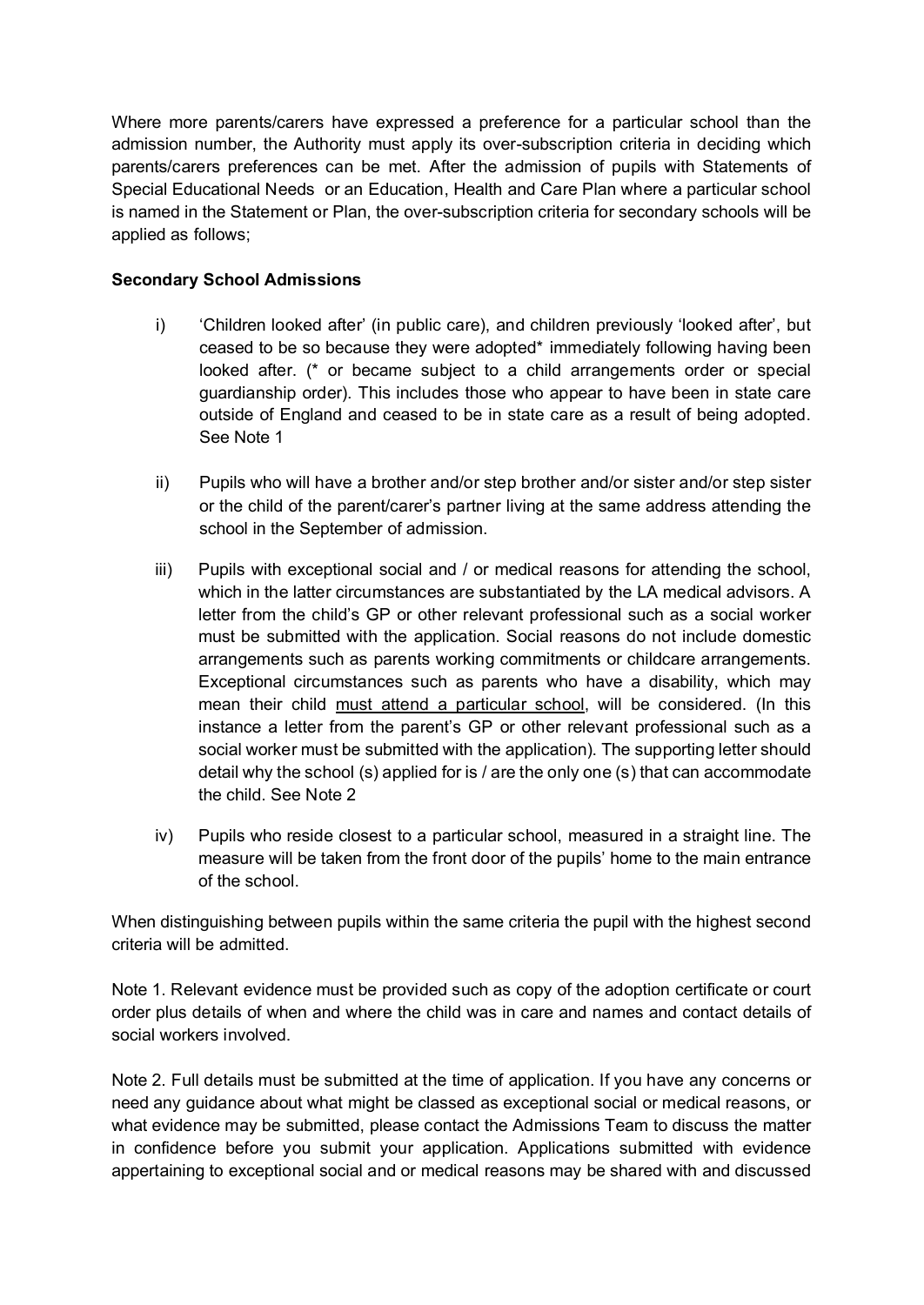at an admissions panel meeting which can include professionals such as a doctor, educational psychologist, social worker etc who will give opinions and make decisions on whether the application fits the criteria.

## **Twins or Multiple Birth Children**

If you have more than one child who are twins or part of a multiple birth going through the application process this year, you must make a separate application for each child and indicate on each online or paper form that your child has a sibling also going through the process. A place will be offered to the other child(ren) if one of your twins/multiple birth children is offered the last place available and you have applied to the same school for the other child(ren).

## **Late Applications**

Whilst every effort will be made to ensure parental applications are received by the published closing date, applications received after the closing date for oversubscribed schools will only be considered if there is evidence of a good reason for the lateness. Examples of good reasons may include when a single parent has been ill for some time, or a family has just moved into the area, or a family is returning from abroad.

Where families have moved to a new address after places have been allocated, preferences will only be agreed if places remain available in the preferred school. If the preferred school is full, a place will be offered at the school closest to the home address with places available.

Any parent whose child has been refused a school place, for which they have applied, will be offered the right to appeal against the Authority's decision.

### **Allocation of Places, which become available before Appeal Hearings**

Where places become available prior to an appeal hearing, they will be allocated from the waiting list in accordance with the over-subscription criteria.

### **Waiting Lists**

Waiting lists will be maintained for those unsuccessful at gaining a place at their preferred school for admission to Year 7 (secondary). The waiting lists will be maintained until the 31<sup>st</sup> December 2023, after which time they will close.

### **Admission of children outside their normal age group**

In exceptional circumstances parents may seek a place for their child outside their normal age group, for example, if the child is gifted and talented or has experienced problems such as ill health.

If a parent wishes their child to be admitted outside their normal age group then this must be made clear on their application to the Local Authority for a school place. Relevant information must be submitted with the application such as information about the child's academic, social and emotional development, this should include third party evidence such as medical history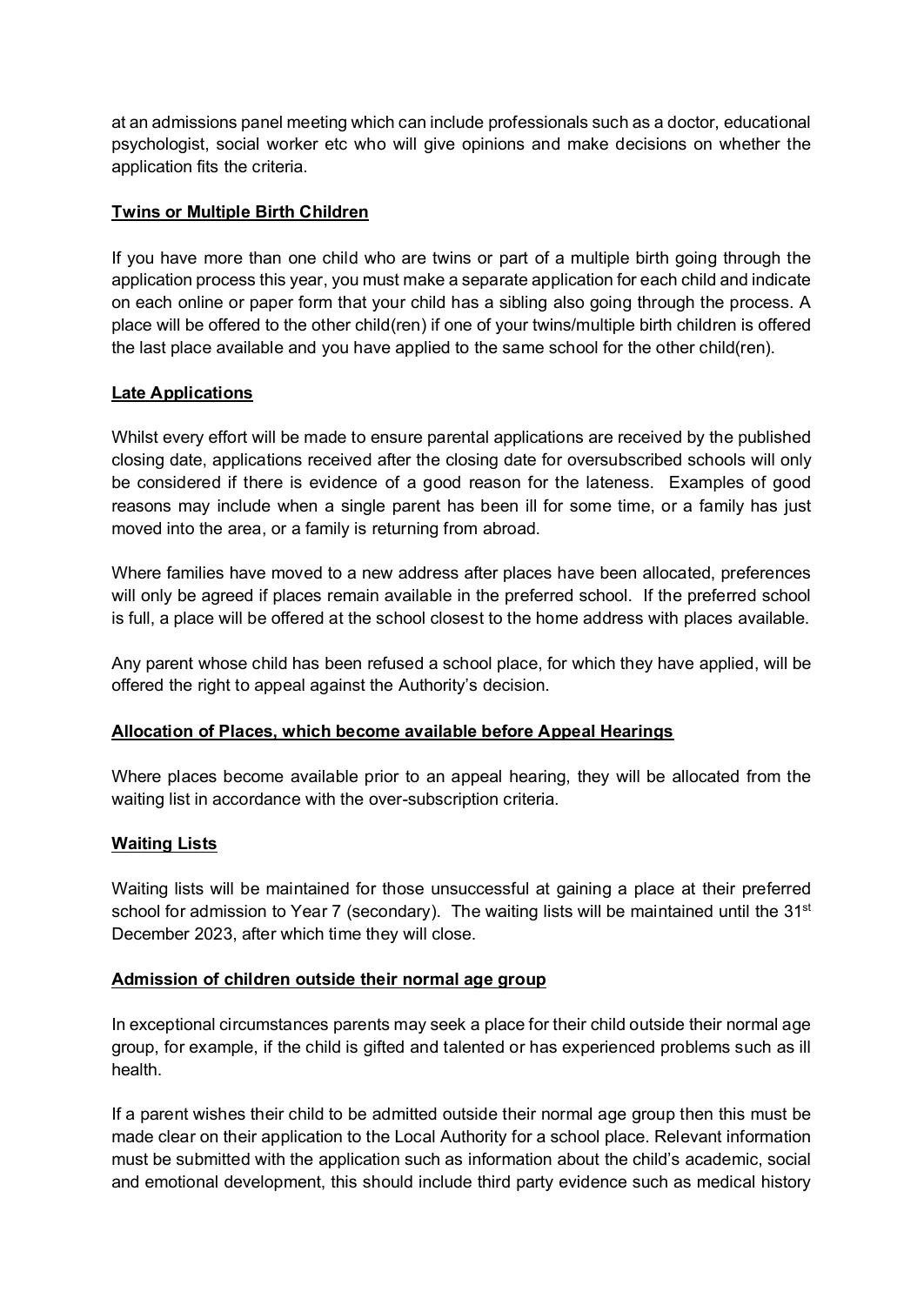and the views of a medical professional and / or information from previous educational establishments or any other information the parent think is relevant.

The application will be considered by the admissions authority of the school/schools to which the application is made. A decision will be made as to whether the child can be admitted to that school outside the normal age group. If the school refuses to admit the child outside the normal age group relevant reasons will be provided. Parents have a statutory right to appeal against the refusal of a place at a school for which they have applied. This right does not apply if they are offered a place at the school but it is not in their preferred age group.

Parents should be aware that schools and admission authorities cannot be required to honour a decision made by another school or authority on admission out of the normal age group, if a place is not available at the school/schools that have agreed to the request, other schools may insist the child is admitted to the correct year group. This may also apply to children moving later in their school life from primary school to secondary school, if the child is due to move into Y7 (the first year of secondary school), the secondary school may insist the child be admitted to the correct year group according to their date of birth.

If you would like to discuss this further, please contact the School Admissions Team or the Head Teacher of the schools you may be interested in applying for.

## **Child's Home Address**

A child's home address, for the purpose of School Admissions, is considered to be the parents or legal carers permanent address. If parents do not live together and your child lives for periods of time with each parent, the home address will be the one where the parent receiving the Child Benefit lives.

Proof of address may be required (see below for details of evidence which may be requested).

Parents must not give the address of child minders, grandparents or other family members or friends who may share in the care of the child.

If parents move house during the application and allocation process, parents must inform the School Admissions section immediately as this could have an effect on which school the child is allocated. Proof of address move will be required; two pieces of evidence must be submitted such as Child Benefit Letter, Child Tax Credit letter, Council Tax bill, tenancy agreement, solicitor's letter confirming house sale, bank and credit card statements. The child's address used in the allocation process will be the address at the time of the place allocations (places will be finalised several weeks before offer letters are due to be issued to parents, if you are moving house around this time, please contact the Admissions team for guidance). It is the responsibility of the parent to ensure that the School Admissions Team are provided with the correct address and / or any address change details with any relevant evidence.

The LA will not consider temporary addresses as being the parental address. This means that if, for example, you live in temporarily with other family members or move to temporary accommodation for any reason, the parental address will remain at the address at which you were living before the temporary move took place.